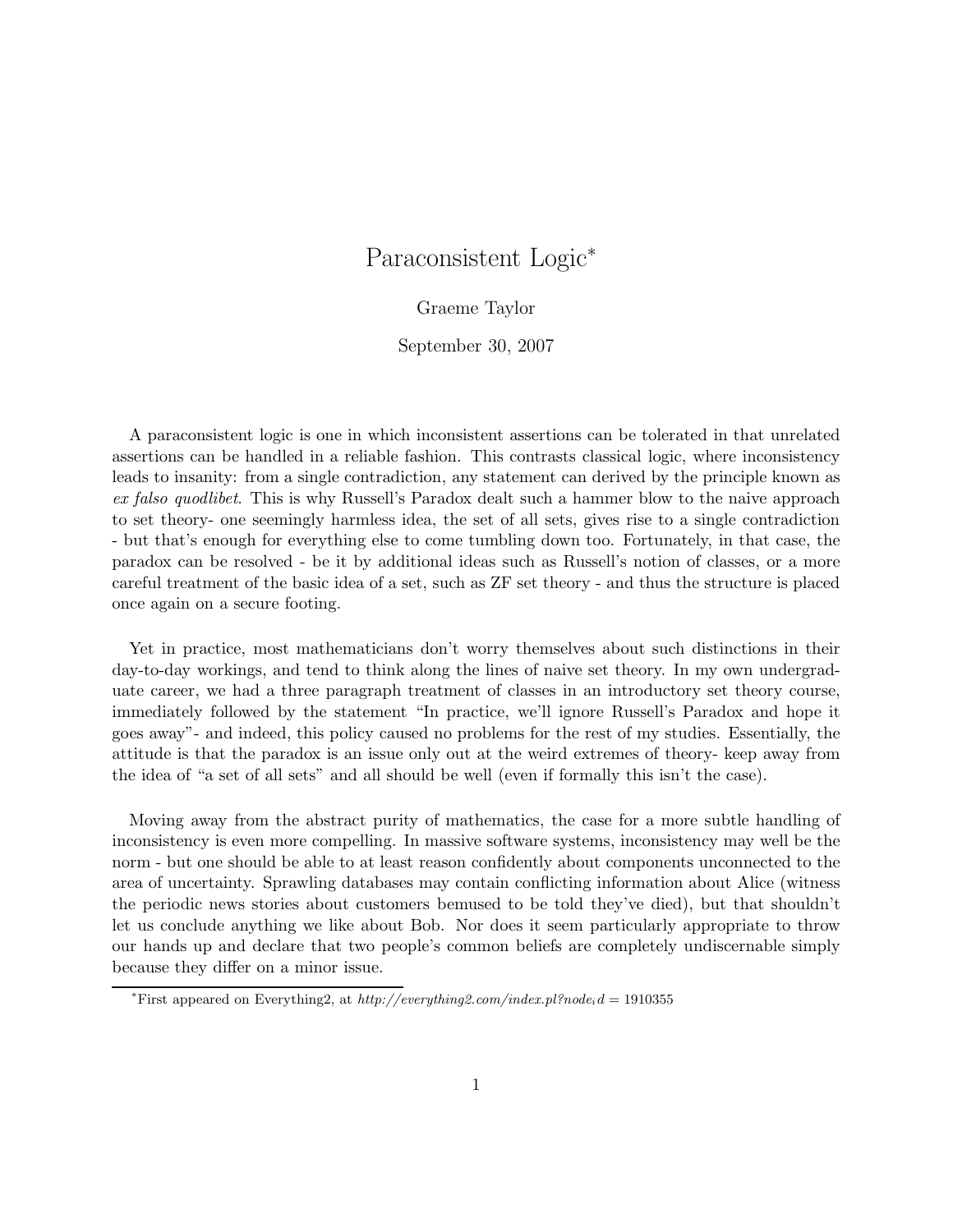### Explosion

To reason about such systems, then, one must abandon ex falso quodlibet, arriving instead at what are described as paraconsistent logics. In essence, a logical system (at least, adopting a prooftheoretic approach) consists of a fixed collection of rules of inference, into which are fed axioms - "truth" or articles of faith.These core rules tend to be compelling when examined individually, but their interaction can give behaviours which lead to fierce debates over their validity- perhaps the most famous example being the intuitionist objection to proof by contradiction.

## Explosion via disjunction

The argument of interest, ex falso quodlibet is not a rule of inference but instead arises from simpler rules:

- 1. Suppose  $A \wedge \neg A$ .
- 2. Then from  $A \wedge \neg A$  one has A.
- 3. Then from A, one has  $A \vee B$  by disjunction introduction.
- 4. From  $A \wedge \neg A$  one has  $\neg A$ .
- 5. Then from  $A \vee B$  and  $\neg A$  one has B by *disjunctive syllogism*.
- 6. Thus, from  $A \wedge \neg A$  we have B for any B.

Steps 1-6 as a whole give us *ex falso quodlibet* and the explosion of 'truth'- armed with A and  $\neg A$ , we can get any B we like ("I am the pope", "The Moon is made of green cheese" etc.). Worse, we can get the negation of  $B$  as well by exactly the same argument! Thus one contradiction breeds endlessly more, yet we are certain of nothing.

If we wish to live with the contradictory statements about A, our paraconsistent logic must therefore either reject either step 3, disjunction introduction, or step 5, disjunctive syllogism; or dig deeper still and reject transitivity (that if P implies  $Q$  and  $Q$  implies  $R$ , then P implies  $R$ ) to dismiss their combination into a larger rule.

The typical approach is to reject disjunctive syllogism- in particular, in the most extreme form of paraconsistency, dialetheism, where contradictions are accepted as the literal state of affairs (rather than a side effect of limited or flawed knowledge). Indeed, if one simultaneously asserts  $A$ ,  $\neg A$  and  $\neg B$  then  $A \lor B$  evaluates to true, as does  $\neg A$ ; but B does not; so the syllogism  $(A \lor B) \land (\neg A) \Rightarrow B$ isn't valid.